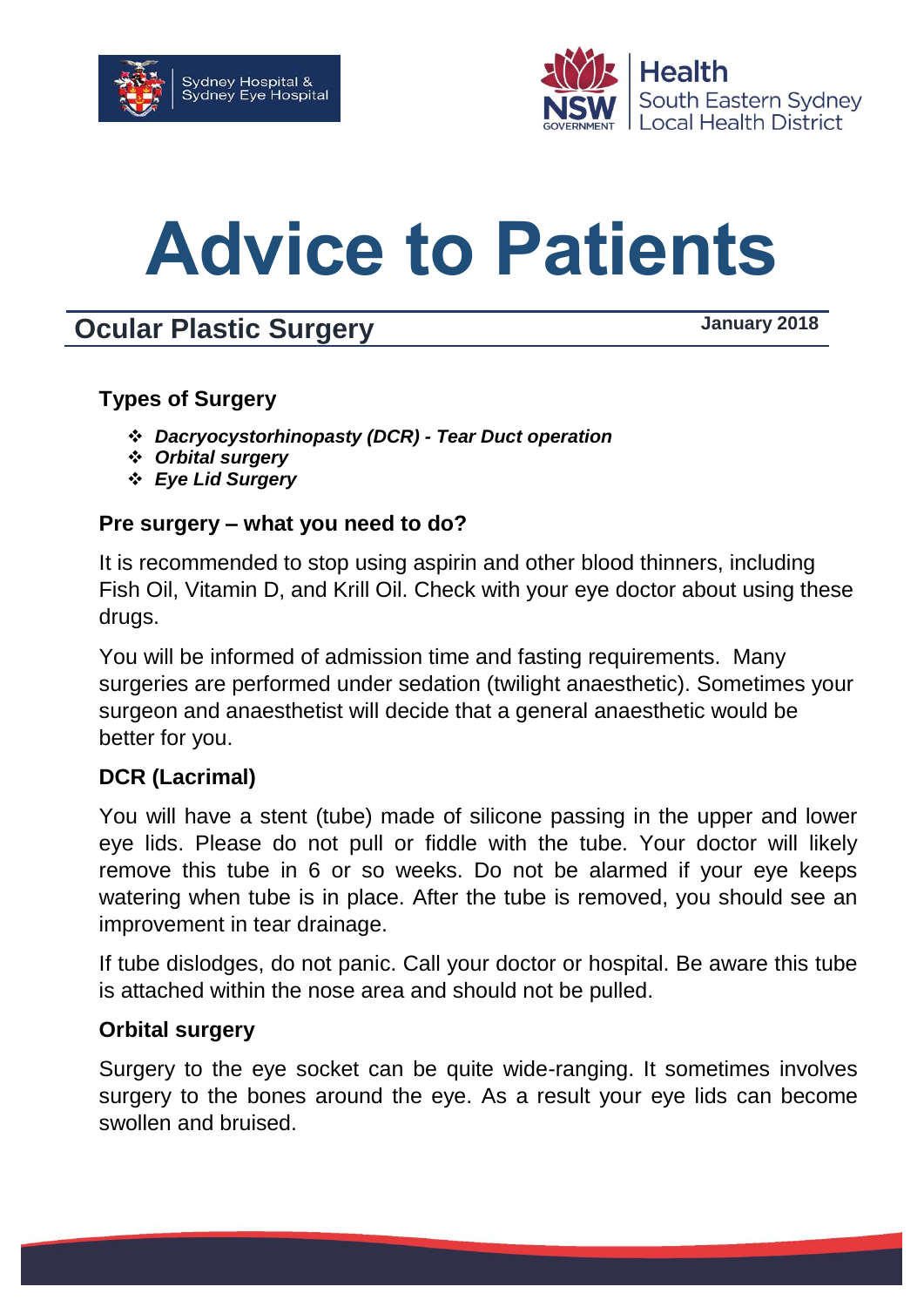The nurses will be checking the vision in your eyes regularly after the operation, they will also check for bleeding and swelling at the same time.

If you experience sudden change in your eyesight or severe pain at home. Call the Sydney & Sydney Eye Hospital urgently. The emergency department at this hospital is open 24 hours or if you live far away go to the local emergency department.

# **Eye Lid Surgery**

Swelling and bruising around the eyes and cheeks is quite common, this will get better over the next few weeks. You may even feel a soreness or tightness around the stitches. Swelling can cause your eyelids to not blink as often as normal. Your eyes may feel dry and irritable for a short while.

You may even experience numbness around the wound. This will disappear with time.

Instructions on how to clean and apply ointment will be given to you. As crusty areas may appear around the stitches or steristrips if you have them.

# **What must I do to care for my eye and help it to heal after surgery?**

- You will usually have an eye pad over your eye for the first night and this will be removed the next day or you will be informed of when to take off the dressing.
- Stop smoking, as nicotine reduces the blood flow to the skin, delaying healing.
- Wear sunglasses, to protect the eye from accidental rubbing or pressing on the eye.
- Do not be concerned if you have spotting of blood or discharge in first few days after the operation.
- You should expect a lot of swelling & bruising of your eye lids and surrounding areas. Do not be alarmed unless you experience a lot of pain. We recommend the use of cold compresses. (4 times a day 10 minutes.) Avoid using anything frozen directly on your skin the day after your pad is removed. Do not use heat to bring down the swelling.
- You can shower and shampoo your hair the day after surgery, but try to keep water and shampoo out of the eye.
- Do not start sporting activities until your doctor says it is safe to do so. Usually one to 2 weeks.